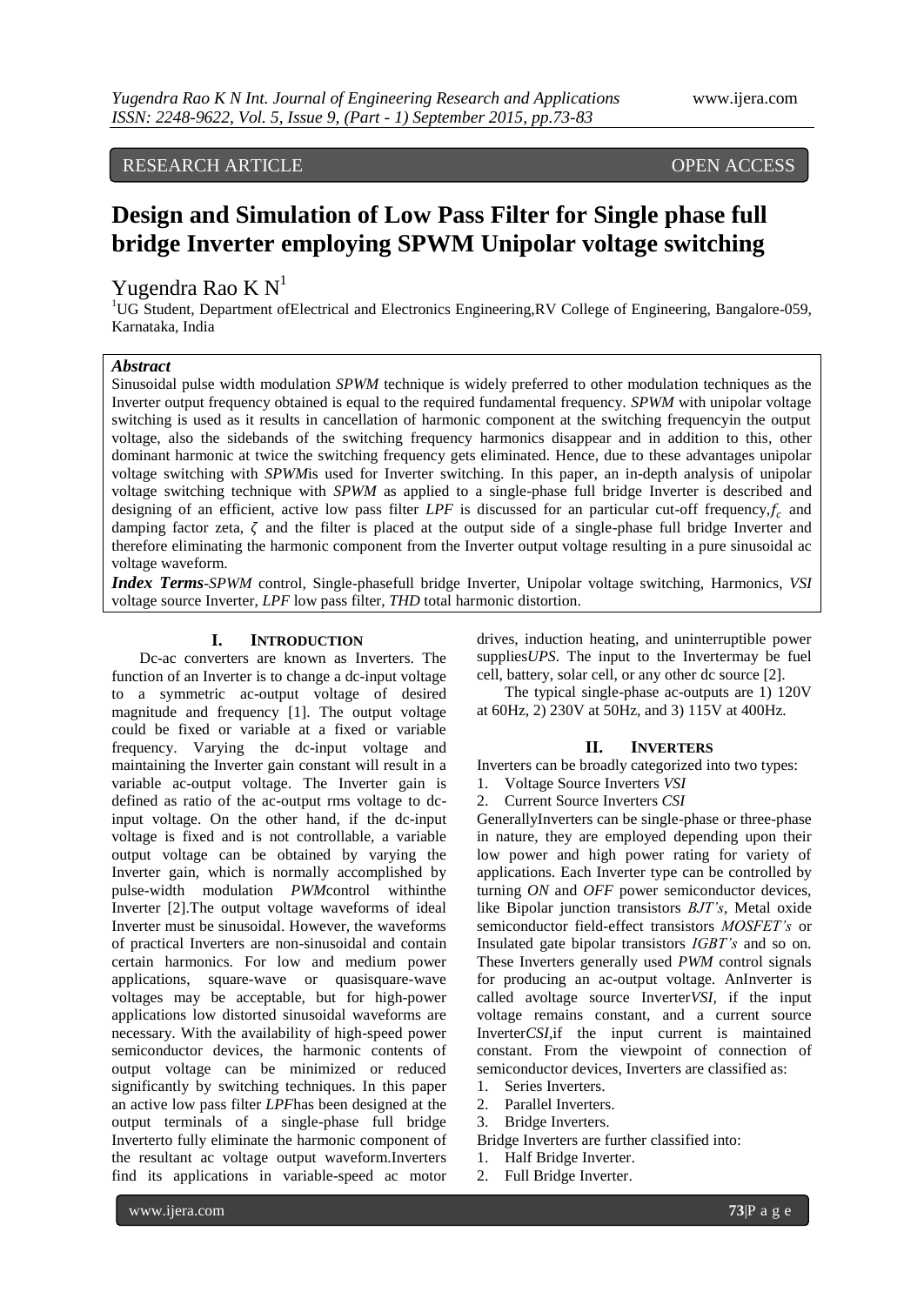#### *A.Pulse-width modulation switching scheme*

To understand *SPWM*as applied tosingle-phase full bridgeInverter, consider a single-phase one-leg switch-mode Inverter as shown in the Fig. 1.All the topologies described in this paper are an extension of one-leg switch-mode Inverter. To understand the dcto-ac Inverter characteristics of single-phase one-leg Inverter of Fig. 1, we shall consider an dc-input voltage,  $V_d$  and that the Inverter switches are pulsewidth modulated to shape and control the output voltage. Later on it will be shown that single-phase full bridge Inverter is an extension of one-leg switchmode Inverter.In Inverter circuits we would like the Inverter output to be sinusoidal with magnitude and frequency controllable [3],[4].In order to produce a sinusoidal output voltage waveform at a desired frequency, a sinusoidal control signal at a desired frequency is compared with a triangular waveform, as shown in Fig. 1.1a. The frequency of the triangular waveform establishes the Inverter switching frequency,  $f_s$  and is generally kept constant along with its amplitude,  $\hat{v}_{tri}$ .



Fig. 1. Single-phase one-leg switch-mode Inverter

The triangular waveform,  $v_{tri}$  in Fig. 1.1a, is at a switching frequency,  $f_s$ that establishes the frequency with which the Inverterswitches are switched  $(f_s$  is also called the carrier frequency). The reference or control signal,  $v_{control}$  is a sine wave used to modulate the switch duty ratio and has the frequency, $f_1$ which is the desire fundamental frequency of the Inverter output voltage  $(f_1$  is also called the modulating or reference frequency). Recognizing that the Inverter output voltage will not be perfect sine wave and will contain voltage components at harmonics frequencies  $f_1$ . The amplitude modulation $AM$  is defined as,

$$
m_a = \frac{\hat{v}_{control}}{\hat{v}_{tri}}(1)
$$

Where  $\hat{v}_{control}$ , is the peak amplitude of the control signal. The peak amplitude of triangular signal is  $\hat{v}_{tri}$ , which is generally kept constant. The relation between peak amplitudes of control and reference signal is,

 $\hat{v}_{control} \leq \hat{v}_{tri}(2)$ 

Which is clearly observed fromFig. 1.1a.

The frequency modulation  $FM$  ratio,  $m_f$  is defined as,  $m_f = \frac{f_s}{f_s}$  $\frac{f_s}{f_1}(3)$ 

www.ijera.com **74**|P a g e

In the Inverter shown in Fig. 1, the switches  $T_{A+}$  and  $T_{A-}$  are controlled based on the comparison of  $v_{control}$  and  $v_{tri}$ . The following output voltage isindependent of direction of load current  $i<sub>o</sub>$  results in,

$$
\begin{aligned} v_{control} &> v_{tri}, T_{A+} \text{ is on,} v_{A0} = \frac{1}{2} V_d(4) \\ \text{or} \\ v_{control} &< v_{tri}, T_{A} \text{ is on, } v_{A0} = -\frac{1}{2} V_d(5) \end{aligned}
$$

So, the output voltage of a single-phase one-leg Inverter, fluctuates between  $\frac{1}{2}V_d$  and  $-\frac{1}{2}$  $\frac{1}{2}V_d$ . Output voltage  $v_{A_0}$  and its fundamental frequency component is shown in Fig. 1.1b, which are drawn for  $m_f = 15$ ,  $m_a = 0.8$ . The harmonic spectrum of  $v_{A_0}$  under the conditions indicated in Figs. 1.1a & 1.1b is shown in Fig. 1.1c, where the normalized harmonic voltage  $V_n$ , is

$$
V_n = (\hat{v}_{Ao})_h / \frac{1}{2} V_d(6)
$$

Having significant amplitudes plotted for  $m_a \leq 1$ shows three terms of importance:



Fig. 1.1*SPWM* Switching scheme of one-leg switchmode Inverter

1. The peak amplitude of the fundamental frequency component,  $(\hat{v}_{A_0})_1$  is  $m_a$ times  $\frac{1}{2}V_d$ . This can be explained by considering a constant control voltage waveform,  $v_{control}$  as shown in Fig 1.2(a). This results in an output waveform  $v_{A_0}$ . Also  $V_{A_0}$  depends on the ratioof  $v_{control}$  to  $\hat{v}_{tri}$  for a given  $V_d$ .

$$
V_{Ao} = \frac{v_{control}}{\hat{v}_{tri}} \frac{1}{2} V_d(7)
$$

Assuming that  $v_{control}$  varies very little during switching time period, i.e., $m_f$  is very large, as shown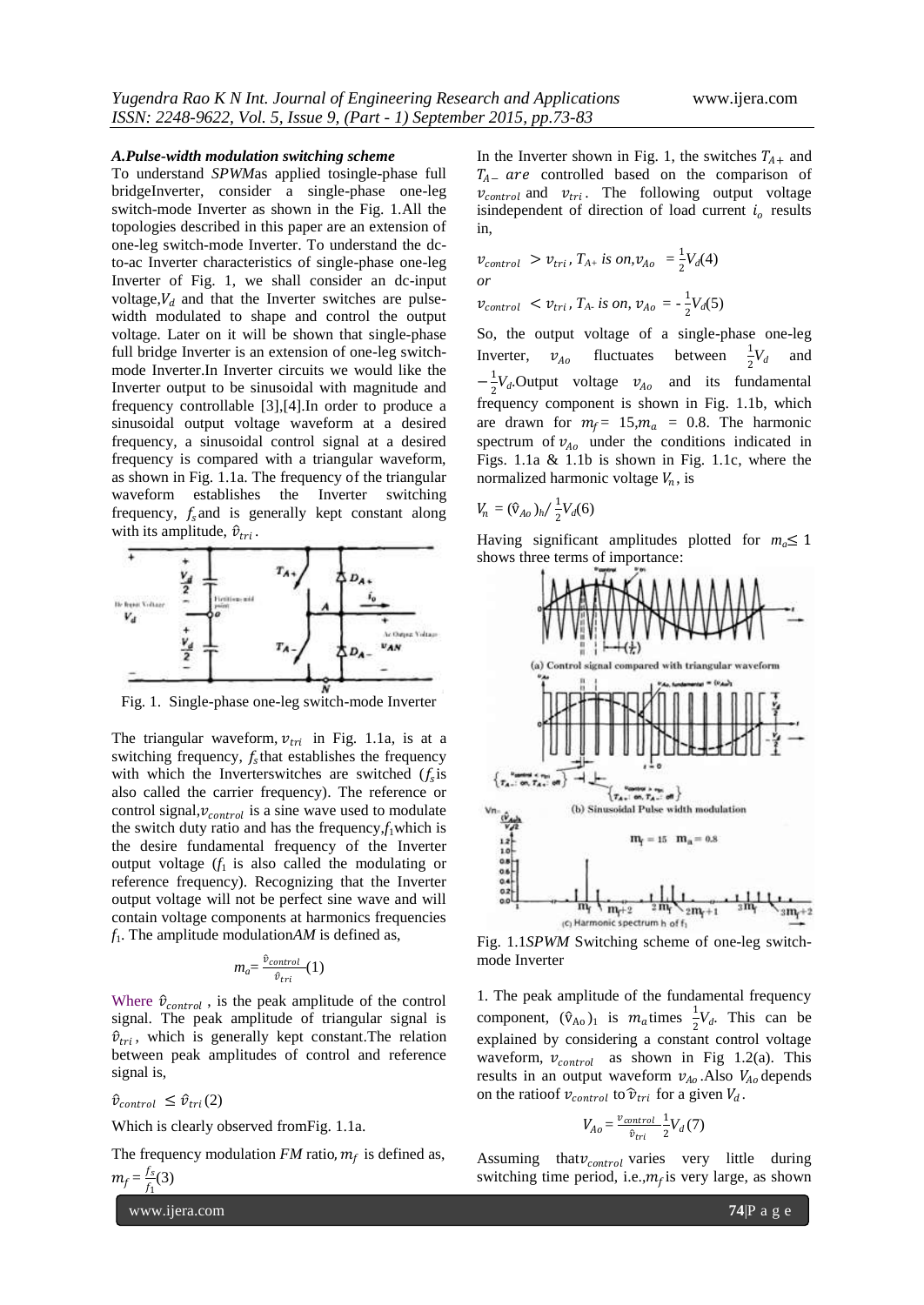in Fig. 1.2(b). Therefore, assuming  $v_{control}$  to be constant over a switching time period, Equ. (7), indicates how instantaneous average value of  $v_{Ao}$  varies form one switching period to next. This instantaneous average is same as the fundamental frequency component of  $v_{A_0}$ . The foregoing argument shows why  $v_{control}$  is chosen to be sinusoidal to provide a sinusoidal output voltage with fewer harmonics. Let the control voltage vary sinusoidally at a frequency  $f_1 = \omega_1/2\pi$ , which is desired frequency of theInverter output [5].

# $v_{control} = \hat{V}_{control} \sin \omega_1 t(8)$

Substituting Equ. (8)in Equ. (7), shows that the fundamental frequency  $(v_{A_0})$ <sup>1</sup> varies sinusoidally and is in phase with  $v_{control}$  as a function of time,

$$
\begin{aligned} (v_{\text{Ao}})_1 &= \frac{\hat{v}_{control}}{\hat{v}_{tri}} \sin \omega_1 \mathbf{t} \frac{Vd}{2} \\ &= m_a \sin \omega_1 \mathbf{t} \frac{Vd}{2} (9) \end{aligned}
$$

Therefore,

 $(\widehat{V}_{Ao})_1=m_a\frac{Vd}{2}$  $\frac{a}{2}$ ,  $m_a < 1(10)$ Fig.1.2 Sinusoidal pulse-width modulation *SPWM*

Which shows that in an *SPWM*, the amplitude of the fundamental frequency component of the output



2. The harmonics in the Inverter output voltage waveform appear as sidebands, centered around the switching frequency and its multiples, i.e., around  $m_f$ *,*  $2m_f$ *,*  $3m_f$  and so on. This pattern holds good for  $m_q$  < 1. For a frequency modulation *FM* of  $m_f \leq$ 9, which is always the case except in high power ratings, the harmonic amplitudes are almost independent of  $m_f$ , though  $m_f$  defines the frequencies at which they occur. Theoretically, the frequencies at which voltage harmonics occur is indicated byEqu.(11). Harmonic order *h* corresponds to  $k^{th}$ sidebands of *j* times frequency modulation ratio, $m_f$ . For the fundamental frequency indicated in Equ.(12).

 $f_h = (jm_f \pm k) f_l(11)$ 

$$
h = (jm_f) \pm k(12)
$$

Where, the fundamental frequency,  $f_I$  corresponds to *h=1*. For odd values of *j*, the harmonics exist only for even values of *k.* For even values of *j*, the harmonics exist only for odd value of *k.*The normalized harmonics,  $(\hat{v}_{A_0})_h / \frac{1}{2}$  $\frac{1}{2}V_d$  are tabulated as a function of amplitude modulation,  $m_a$ , for  $m_f \geq 9$ . Only those with significant amplitudes up to  $j = 4$ , in Equ. (12)are shown in Table1.The relation betweenacoutput voltage,  $v_{AN}$  and dc-input voltage,  $V_d$  across the fictitious mid point 'O', as seen from Fig.1 is,

$$
v_{AN} = v_{Ao} + \frac{Vd}{2}(13)
$$

Therefore, the relation between harmonic voltage components  $v_{AN}$  and  $v_{Ao}$  is as shown,

$$
(\hat{\mathrm{v}}_{AN})_h = (\hat{\mathrm{v}}_{Ao})_h(14)
$$

Table. 1 shows that amplitude of the fundamental frequency component of the output voltage,  $(\hat{V}_{A_0})_1$  varies linearly with  $m_a$  as described by Equ. (10).

3. The harmonic  $m_f$  can be an odd integer, Choosing  $m_f$  as odd integer results in an odd symmetry  $[f(-t)] =$ *f(t)*] as well as half wave symmetry  $[f(t) = -f(t + \frac{1}{2}T_t)$ ] with time origin as shown in Fig. 1.1b, which is plotted for  $m_f = 15$  and  $m_a < 1$ . Therefore, only odd harmonics are present and the even harmonics are eliminated form the waveform of  $v_{A_0}$ . Hence, only the coefficients of the sine series in the Fourier analysis are present, and those for cosine series are zero, i.e.,  $a_0$  and  $a_n$  are zero. The harmonic spectrum is plotted as  $f_h$  in reference with fundamental frequency, $f_i$ as governed by the Equ. (11), is shown in Fig 1.1c.

Table. 1. Generalized harmonics  $V_{A_0}$  for large  $m_f$ \*Harmonics appear across the carrier frequency and it"s multiples

*B.Harmonic analysis with variation of frequency* 

| $m_a$<br>ħ      | 0.2   | 0.4   | 0.6   | 0.8   | 1.0   |
|-----------------|-------|-------|-------|-------|-------|
|                 | 0.2   | 0.4   | 0.6   | 0.8   | 1.0   |
| Fundamental     |       |       |       |       |       |
| m <sub>f</sub>  | 1.242 | 1.15  | 1.006 | 0.818 | 0.601 |
| $mf \pm 2$      | 0.016 | 0.061 | 0.131 | 0.220 | 0.318 |
| $m_f \pm 4$     |       |       |       |       | 0.018 |
| $2m_t \pm 1$    | 0.190 | 0.326 | 0.370 | 0.314 | 0.181 |
| $2m_t \pm 3$    |       | 0.024 | 0.071 | 0.139 | 0.212 |
| $2mf \pm 5$     |       |       |       | 0.013 | 0.033 |
| 3m <sub>f</sub> | 0.335 | 0.123 | 0.083 | 0.171 | 0.113 |
| $3mr \pm 2$     | 0.044 | 0.139 | 0.203 | 0.176 | 0.062 |
| $3m_f \pm 4$    |       | 0.012 | 0.047 | 0.104 | 0.157 |
| $3m_f \pm 6$    |       |       |       | 0.016 | 0.044 |
| $4m_r \pm 1$    | 0.163 | 0.157 | 0.008 | 0.105 | 0.068 |
| $4m_f \pm 3$    | 0.012 | 0.070 | 0.132 | 0.115 | 0.009 |
| $4mf \pm 5$     |       |       | 0.034 | 0.084 | 0.119 |
| $4m_f \pm 7$    |       |       |       | 0.017 | 0.050 |
|                 |       |       |       |       |       |

*modulation ratio m<sup>f</sup> and variation of amplitude modulation ratio m<sup>a</sup>*

1. *Synchronous PWM, Small*( $m_f \leq 21$ )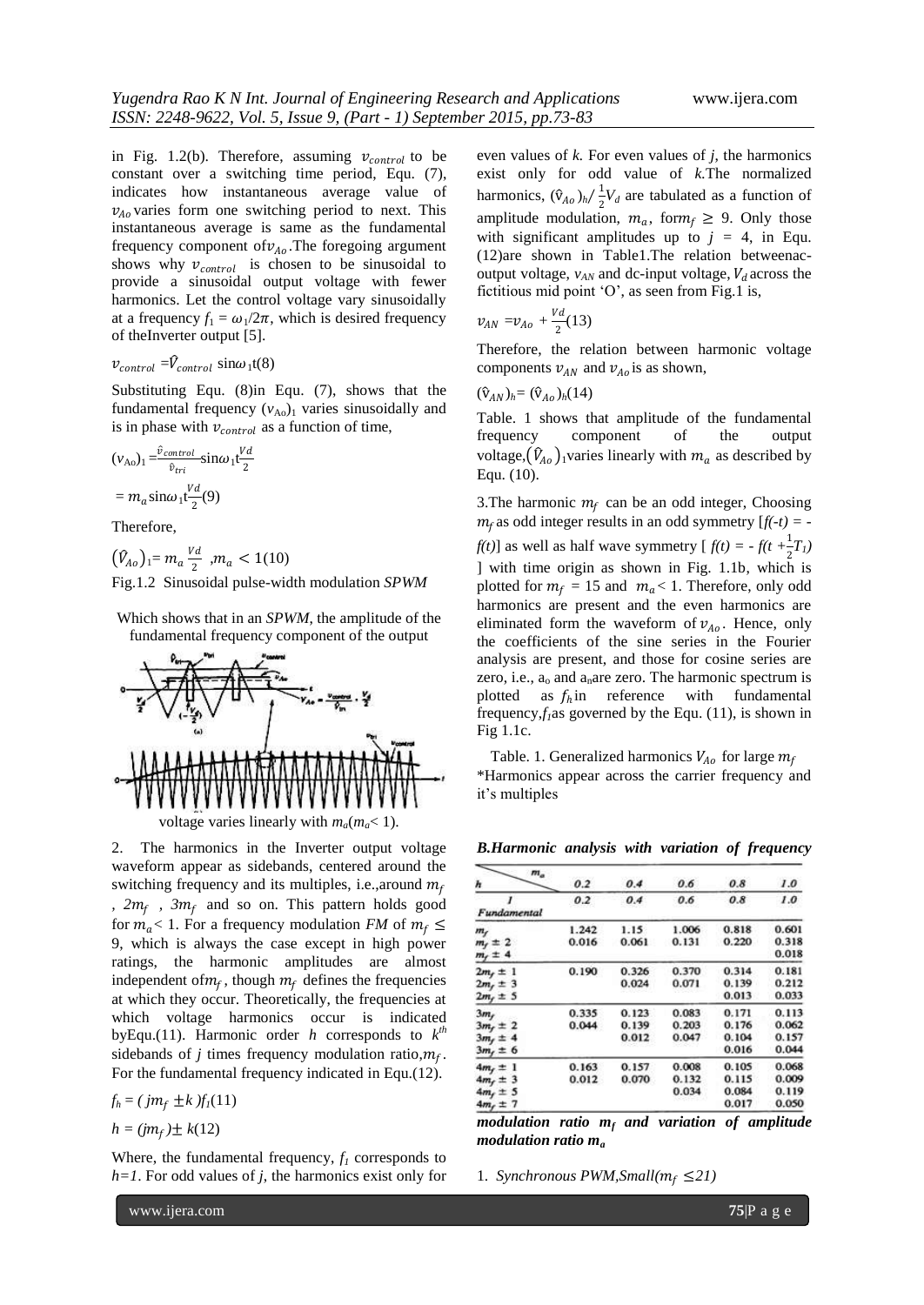For small values of  $m_f$ , the triangular signal,  $v_{tri}$  and control signal,  $v_{control}$  must be synchronized to each other (synchronous *PWM*) as shown in Fig. 1.1a. This synchronous  $SPWM$  requires $m_f$  to be an integer. Synchronous *PWM* is preferred to asynchronous *PWM*, where  $m_f$  is not an integeras it results in subharmonics of fundamental frequency,*f1*which is very undesirable in most applications [6].

# 2. *Large (*>*21)*

The amplitudes of sub-harmonics due asynchronous  $SPWM$  are small at large values of  $m_f$ . Therefore, at larger values of  $m_f$ , the asynchronous *SPWM* can be used where the frequency of triangular waveform is kept constant, whereas the frequency of  $v_{control}$  varies, resulting in noninteger values of  $m_f$ . However, if the Inverter is supplying a load such as an ac motor, the sub-harmonics at zero or close to zero frequency, even though small in amplitude, will result in large currents that will be highly undesirable. Therefore, the asynchronous *SPWM*  must be avoided.

#### 3. *Over amplitude modulation*  $(m_a > 1)$

In our previous discussion amplitude modulation ratio,  $m_a < 1$ , corresponding to a sinusoidal *PWM* in a linear range. Therefore, the amplitude of the fundamental frequency voltage $(\hat{V}_{A_0})$ <sub>1</sub>varies linearly with  $m_a$ , as derived in Equ. (10). In this range of  $m_a \leq 1$ , *SPWM* pushes the harmonics into highfrequency range around the switching frequency,  $f_s$  and its multiples. In spite of desirable feature in *SPWM* in the linear range, one of the drawbacks is that the maximum available amplitude of the fundamental frequency component is not as high as we wish. This is a natural consequence of notches in the output voltage waveform of Fig.1.1b.If the amplitude of the control signal,  $\hat{v}_{control}$  is greater than the amplitude of the carrier signal,  $\hat{v}_{tri}$  then by Equ.(1), yields  $m_a > 1$ , resulting in over-modulation. Over-modulation causes the output voltage to contain many more harmonics in the side-band when compared with the linear range ( $m_a \leq 1$ ), as shown in the Fig. 1.3a. The harmonics with dominant amplitudes in the linear range may not be dominant during over-modulation. More significantly, with over-modulation, the amplitude of the fundamental frequency,  $(\hat{V}_{A_0})_1$  does not vary linearly with amplitude modulation ratio, $m_a$ , i.e., it does not obey Equ. (10). The normalized peak amplitude of the fundamentalfrequency component, $(\hat{v}_{A_0})_1/\frac{1}{2}$  $\frac{1}{2}V_d$  as a function of amplitude modulation ratio  $m_a$ , is shown in Fig. 1.3b. Even at larger values  $m_f$ ,  $(\hat{v}_{A_0})_1/\frac{1}{2}$  $\frac{1}{2}V_d$ depends on  $m_f$  in the over-modulation region. Which is contrary to the linear range  $m_a \leq 1$ , where

 $(\hat{v}_{A_0})_1/\frac{1}{2}$  $\frac{1}{2}V_d$ , varies linearly with  $m_a$ , almost independent of  $m_f$ , provided  $m_f > 9$ . With overmodulation regardless of  $m_f$ , it is recommended that a synchronous *SPWM* operation to be used, thus meeting the requirement indicated previously for a small value of  $m_f$ .



Fig. 1.3a.Harmonics in the fundamental frequency caused by over-modulation for given value of  $m_a$  = 2.5 and  $m_f = 15$ .

In induction motor drives over-modulation is used normally. For sufficiently large values of  $m_a$ , the Inverter voltage waveform degenerates from a pulsewidth modulated waveform into a square wave. Hence, the over-modulation region is avoided in uninterruptible power supplies *UPS* because of a stringent requirement on minimizing the distortion in output voltage. It can be concluded that in the overmodulation region with  $m_a > 1$ .

$$
\frac{Vd}{2} < (\hat{v}_{Ao})_1 < \frac{4}{\pi} \frac{Vd}{2} (15)
$$



control by amplitude modulation ratio, $m_a$ for  $m_f = 15.$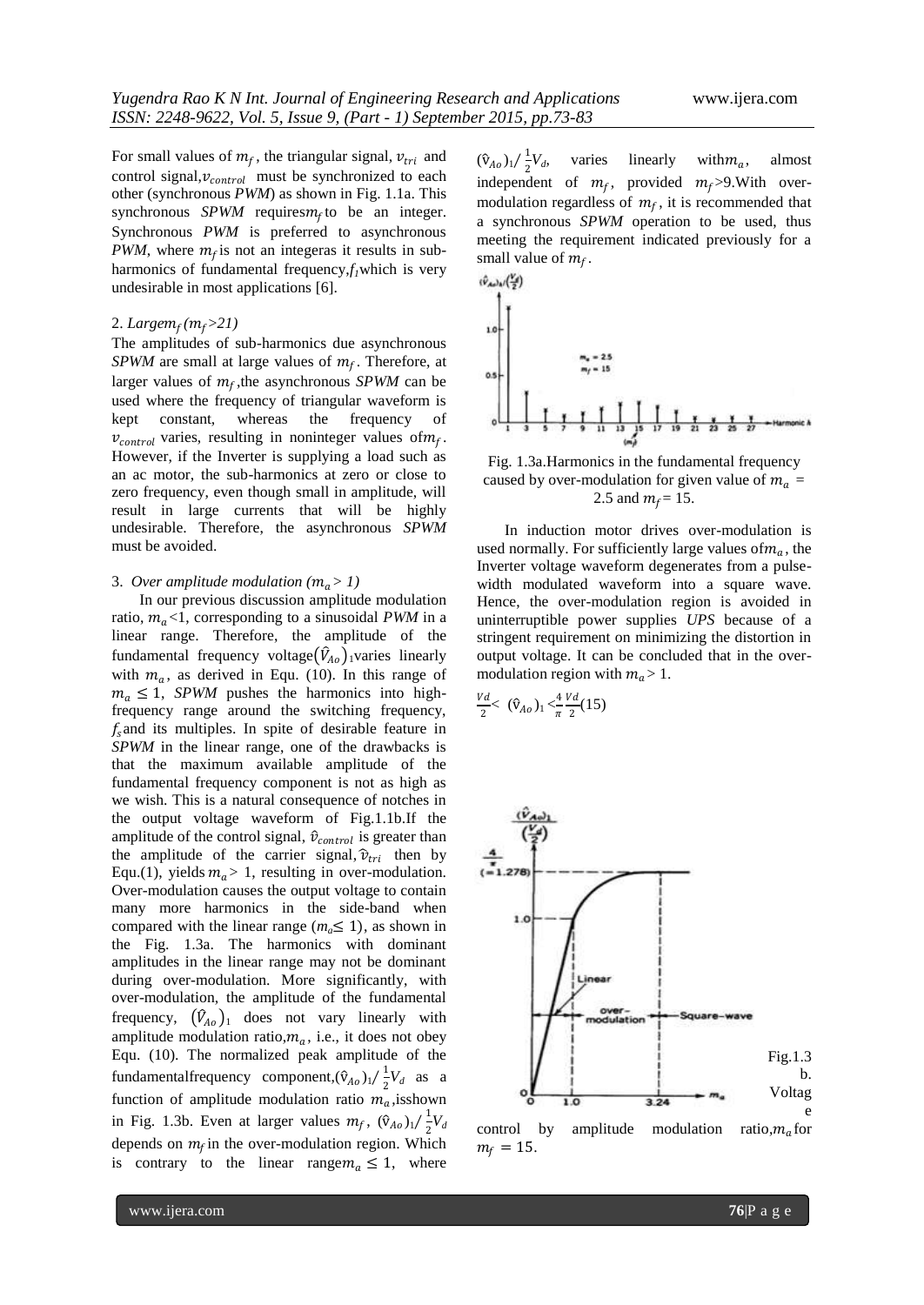# **III. SINGLE-PHASE FULL BRIDGE VOLTAGE SOURCE INVERTER**

A Single-phase full Inverter is shown in the Fig.2a,consists of two one-legs as discussed before. With thedc-input voltage, $V_d$ the maximum ac-output voltage is $V_d$ , which is twice that of a single-phase half bridge Inverter whose ac-output voltage is,  $\frac{Vd}{r}$  $\frac{u}{2}$ . This implies that for the same power,the output current and the switch currents are one-half of those for a half-bridge Inverter. At high power-levels, this is a distinct advantage, since it requires less paralleling of devices [7].

#### *A. Workingof single-phase full bridge VSI*

It consists of four transistors, when transistors (switches)  $T_{A+}$  and  $T_{B-}$  are turned on simultaneously, the input voltage,  $V_d$  appears across the load. If transistors  $T_{B+}$  and  $T_{A-}$  are turned on at the simultaneously, the voltage across the load is reversed and is  $-V_d$ . The waveform for the output voltage in the case of R-load is shown in the Fig.2b.If two switches: one upper and one lower(diagonally)conduct at the same time such that the output voltage is  $\pm V_d$ , the switch state is 1, where these switches are off at the same time, the switch state is 0.



Fig. 2a. Single-phase full bridge Inverter *VSI*



Fig. 2b. Voltage waveforms of single-phase bridge Inverter*VSI*

The switching is done by applying gating pulses for the diagonal pair of transistors  $gT_{A+}$  and  $gT_{B-}$  respectively for the single-phase full bridge Inverter, to obtain ac-output voltage at the load terminals. Hence, there are five switching combinations for the single-phase full bridge Inverter, which is as shown in Table 2.Therefore, the output voltage is given as a difference of individual one-leg voltages,  $v_{A_0}$  and  $v_{Bo}$  of the single-phase full bridge Inverter, which is,

$$
v_o = v_{Ao} - v_{Bo} = \pm V_d(16)
$$

Table 2. Switching states of a single-phase fullbridge *VSI*

| <b>State</b>                   | State          | Switch | $V_{Ao}$          | $V_{Bo}$            | $V_o$    |
|--------------------------------|----------------|--------|-------------------|---------------------|----------|
|                                | N <sub>0</sub> | state  |                   |                     |          |
| $T_{A+}$ , $T_{B-}$ : on       | 1              | 10     |                   | $ V_d/2 $ - $V_d/2$ | $V_d$    |
| $&T_{B+},T_{A-}:$ off          |                |        |                   |                     |          |
| $T_{B+}$ , $T_{A-}$ : on       | 2              | 01     |                   | $-V_d/2 V_d/2 $     | $-V_d$   |
| $&T_{A+}$ , $T_{B-}$ :         |                |        |                   |                     |          |
| off                            |                |        |                   |                     |          |
| $T_{A+}$ , $T_{B+}$ : on       | 3              | 11     |                   | $V_d/2$ $V_d/2$     | 0        |
| & $T_{A-}$ , $T_{B-}$ : off    |                |        |                   |                     |          |
| $T_{A-}$ , $T_{B-}$ : on       | 4              | 00     | $-V_d/2$ $-V_d/2$ |                     | $\Omega$ |
| $&T_{A+}$ , $T_{B+}$ : off     |                |        |                   |                     |          |
| $T_{A+}$ , $T_{B-}$ , $T_{B+}$ | 5              | off    |                   | $-V_d/2$ $V_d/2$    | $-V_d$   |
| , $T_{A-}$ : off               |                |        |                   |                     |          |
|                                |                |        |                   | $V_d/2$ – $V_d/2$   | $V_d$    |

The rms output voltage of single-phase full bridge Inverter is obtained by,

$$
v_0 = \sqrt{\left(\frac{2}{T}\right) \int_0^{T/2} V_d^2 \, dt} = V_d(17)
$$

Where,  $V_d$  is the ac symmetrical output voltage, which is twice that of a single-phase half bridge Inverter and *T* is the time period of the output rms voltage.The instantaneous output voltage is expressed by Fourier series as,

$$
v_0 = \frac{a_0}{2} + \sum_{n=1,2,3}^{\infty} (a_n \cos nwt + b_n \sin nwt)(18)
$$

Due to the odd-wave symmetry of the Inverter output voltage along x-axis, both  $a_0$  and  $a_n$ co-efficientsare zero, and we get  $b_n$  as,

$$
b_n = \frac{1}{\pi} \Big[ \int_{-\pi/2}^0 -V_d \sin nwt \, dwt + \int_0^{\pi/2} V_d \sin nwt \, dwt \Big] = \frac{4V_d}{n\pi}
$$
\n(19)

Which gives the instantaneous output voltage  $v_0$  as,  $v_o = \sum_{n=1,3,5...}^{\infty} \frac{V_d}{n\pi}$  $n\pi$ *∞* =1,3,5… *sin nwt*

$$
= 0 \text{ for } = 2, 4, 6, \dots (20)
$$

Where  $, V_d$  is the dc-input voltage and *n* an integer

#### *B.SPWM with Bipolar voltage switching for singlephase full bridge Inverter*

As discussed earlier diagonally opposite switches  $(T_{A+}$ ,  $T_{B-})$ and $(T_{B+}$ ,  $T_{A-})$  from the two legs A and B in Fig. 2a, are switched as switch pairs 1 and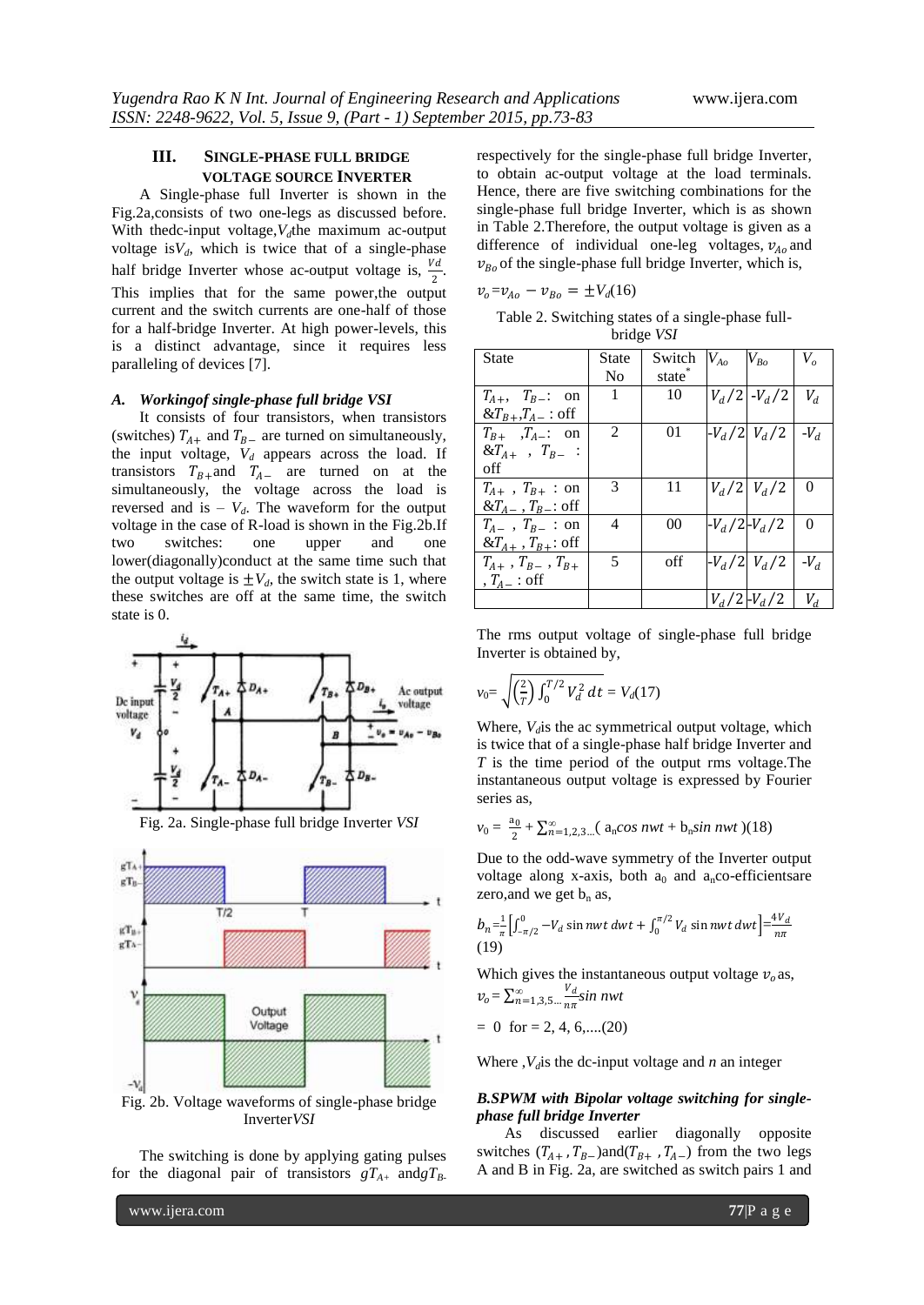2, respectively. The output waveform Inverterleg A is identical to the output waveform of basic one-leg Inverter in section II, which is determined in same manner by comparing  $v_{control}$  and  $v_{tri}$  in Fig. 3a.



Fig. 3.*SPWM* with Bipolar voltage switching

The output of Inverter leg B is negative of the leg A output; for example, when  $T_{A+}$  is on and  $v_{A_0}$  is equal to +  $\frac{Vd}{2}$  $\frac{\nu_d}{2}$ , when  $T_{B-}$  is on  $\nu_{B0}$  is  $-\frac{Vd}{2}$  $\frac{u}{2}$ , hence

$$
v_{Ao} = -v_{BO}(21)
$$
  
and

$$
v_o(t) = v_{Ao} - v_{Bo} = 2v_{Ao} = V_d(22)
$$

The output voltage,  $v<sub>o</sub>$  waveform is shown in Fig.3b, the analysis carried out for one-leg Inverter also applies to single-phase full bridge type of *SPWM*  switching. Therefore, the peak of the fundamental frequency component in the output voltage,  $(\hat{V}_{A_0})_1$ can be obtained form Eqns. (10), (15) and (22) as,

$$
(\hat{V}_{Ao})_1 = m_a V_{ab} m_a \le 1(23)
$$
  
and  

$$
V_{d} < (\hat{v}_{Ao})_1 < \frac{4}{\pi} V_{d}, m_a > 1(24)
$$

In Fig. 3a, we observe that output voltage,  $v_o$  switches between  $+V_d$  and  $-V_d$ voltage levels. Hence, this type of switching is called a *SPWM* bipolar voltage switching [8].

#### *1.Filter analysis for VSI with SPWM Bipolar voltage switching scheme*

The principle describing harmonic reduction in the Inverter, using  $2<sup>nd</sup>$  order low pass filter is discussed, the same analogy isalso applicable for*SPWM* unipolar voltage switching scheme. For sake of simplicity, fictitious active 2<sup>nd</sup> order *LPF* will be used at the dc- side as well as ac- side, as shown in Fig. 3.1a. The switching frequency,  $f_s$  is assumed to be very high approaching infinity. Therefore, to filter out high switching frequency components inac-output voltage,  $v_0$  and dc-input current,  $i_d$  the energy storing elements  $C_1$  and  $C_2$  of the 2<sup>nd</sup> order *LPF*, required in both ac- and dc-side filters must be approaching zero, as shown in Fig 3.1a.This implies that the energy stored in the filters is negligible. Since the instantaneous power input must be equal to the instantaneous power output. Having these assumptions made output voltage,  $v_0$  in Fig 3.1a, is a pure sine wave at fundamental output frequency  $\omega_1$ ,

$$
V_{o1} = v_0 = \sqrt{2} V_o \sin \omega_I t(25)
$$

The load is as shown in Fig. 3.1a, where  $e<sub>o</sub>$  is a sine wave at fundamental frequency  $\omega_1$ , then the output current, $i_o$  will also be sinusoidal and would lag  $v_0$  for an inductive load such as an ac motor [9].

$$
i_o = \sqrt{2} I_o \sin(\omega_1 t - \theta) (26)
$$

Where  $\theta$  is the angle by which  $v_0$  leads  $i_o$ .

On the dc-side, the 2<sup>nd</sup> order *LPF* will filter out high switching frequency components in  $i_d$  and  $i_d^*$  will only consist of dc and lowfrequency components. Assuming that no energy is stored in the filters,

$$
V_d(t)\dot{t}_d^*(t) = v_o(t)\dot{t}_o(t) = (\sqrt{2}V_o \sin \omega_1 t) \times (\sqrt{2}I_o \sin (\omega_1 t - \theta))
$$
  
-  $\theta$ )(27)

Hence,

$$
i_d^*(t) = \frac{v_o I_o}{v_d} cos\theta - \frac{v_o I_o}{v_d} cos(2\omega_1 t - \theta) = I_d + I_{d2}(28)
$$
  
=  $I_d - \sqrt{2}I_{d2} cos(2\omega_1 t - \theta)(29)$   
Where,

$$
I_d = \frac{V_0 I_0}{V_d} \cos\theta(30)
$$
  
and  

$$
I_{d2} = \frac{1}{\sqrt{2}} \frac{V_0 I_0}{V_d} (31)
$$

Equ. (28), for  $i_d^*$  shows that it consists of a dc component *Id*, which is responsible for the power transfer from  $V_d$  on the dc side of the Inverter to the ac side. Also  $i_d^*$  contains a sinusoidal component at twice the fundamental frequency. The Inverter input current,  $i_d$  consists of  $i_d^*$  and the high frequency componenets due to Invertersswitching"s, as shown in Fig. 3.2.



ac-side

In practical systems, the previous assumption of a constant dc voltage as the input is not entirely valid. Usually this dc voltage is obtained by rectifying the ac utility line voltage. A large capacitor is used

www.ijera.com **78**|P a g e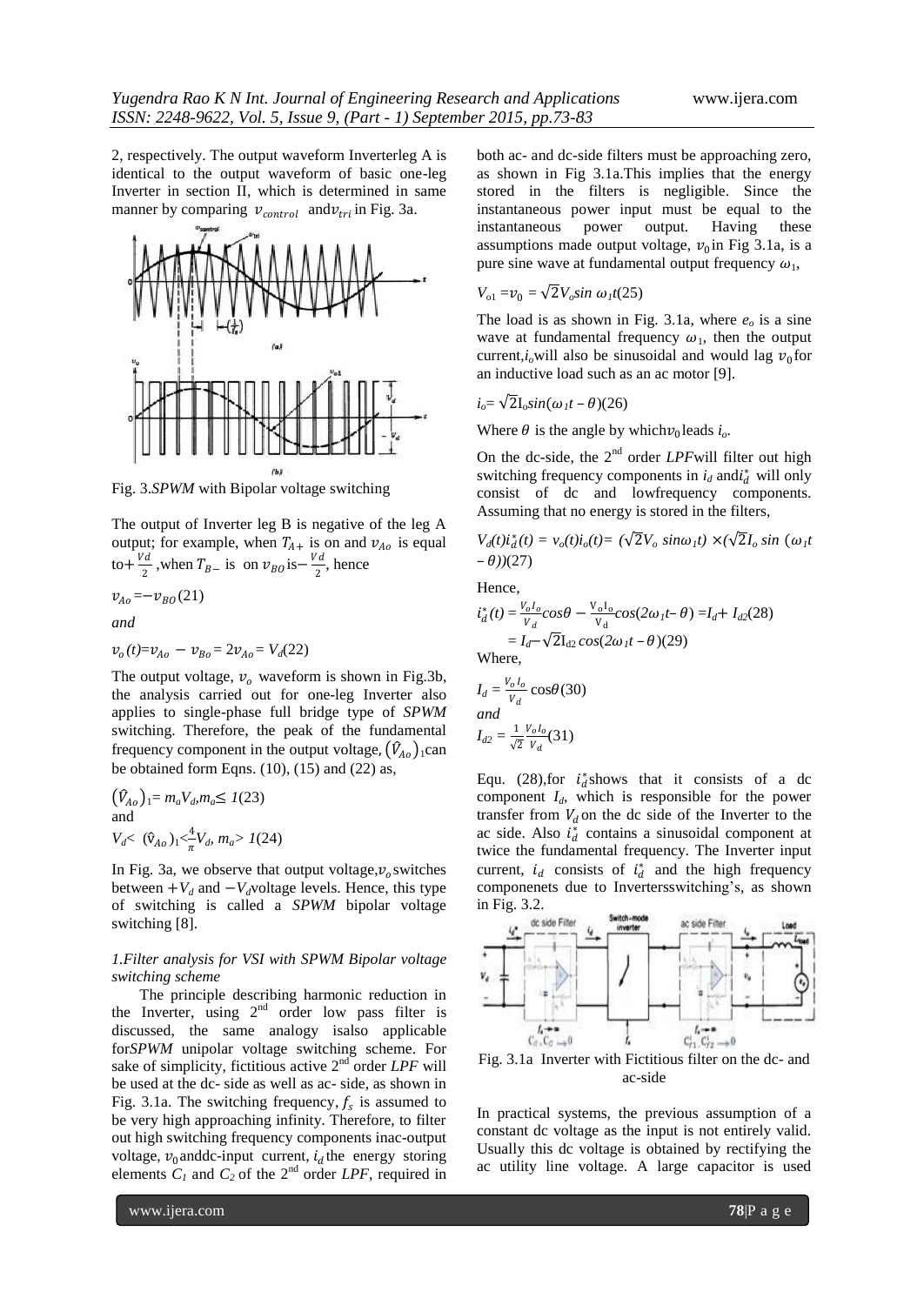across the rectifier output terminals to filter dc voltage.



Fig. 3.1b Enlarged image of the dc- side and the acside filter

The ripple in the capacitor voltage, which is also the input to the Inverter, is due to two reasons;

- 1. The rectification of the line voltage does not result in a pure dc.
- 2. The current by a single-phase Inverter form a dc side is not a constant dc but has a second harmonic component of fundamental frequency, in addition to a high switching frequency components as described byEqu. (29)



Fig. 3.2. The dc-side current in a single-phase Inverter with *SPWM* bipolar voltage switching

#### *C.SPWM with unipolar voltage switching for singlephase full bridge Inverter*

The legs A and B of the single-phase full bridge Inverter are controlled separately by comparing  $v_{tri}$  with  $v_{control}$ and  $-v_{control}$ , respectively. As shown in Fig 4a, the comparisonof  $v_{control}$  with triangular waveform,  $v_{tri}$  results in the following logic signal to control the switches in leg A:

$$
\begin{aligned} v_{control} &< v_{tri} : T_{A+} \text{on and } v_{AN} = V_d(32) \\ v_{control} &> v_{tri} : T_{A-} \text{on and } v_{AN} = 0 \end{aligned}
$$

The output voltage of Inverter leg A with respect to negative dc bus N is shown in the Fig 4b. For controlling the leg B switches, $-v_{control}$  is compared with the same triangular waveform, which yields the following:

$$
-v_{control} > v_{tri}:T_{B+} \text{ on and } v_{AN} = V_d(33)
$$

 $-v_{control} < v_{tri}$ :  $T_{A-}$  on and  $v_{AN} = 0$ 

Table 4. Output voltages of a single-phase full bridge Inverter employing unipolar voltage *SPWM* switching

| Switches                 | LegA           | $\text{Leg }B$ | Output voltage   |
|--------------------------|----------------|----------------|------------------|
| $T_{A+}$ , $T_{B+}$ : on | $v_{AN} = V_d$ | $v_{BN} = V_d$ | $v_o = 0$        |
| $T_{A+}$ , $T_{B-}$ : on | $v_{AN} = V_d$ | $v_{BN} = 0$   | $v_a = V_d$      |
| $T_{A-}$ , $T_{B-}$ : on | $v_{AN}=0$     | $v_{RN} = 0$   | $v_o = 0$        |
| $T_{A-}$ , $T_{B+}$ : on | $v_{AN}=0$     | $v_{BN} = V_d$ | $v_{o} = -V_{d}$ |



Fig. 4. *SPWM* with unipolar voltage switching for single-phase full bridge Inverter

Because of feedback diodes in antiparallel with the switches, the foregoing voltages given by Eqns.(32)and(33) are independent of the direction of the output load current,  $i<sub>o</sub>$ . Hence from the Table 4, it is seen that when both the upper switches,  $T_{A+}$ ,  $T_{B+}$ and lower switches,  $T_{A-}$ ,  $T_{B-}$  are on the output voltage is zero, because the current circulates through the loop  $(T_{A+} \text{and} D_{B+})$  or $(D_{A+} \text{and } T_{B+})$ ,respectively depending upon the direction of load current,  $i<sub>o</sub>$ . During this interval, the input current,  $i_d$  is zero. A similar condition occurs when the bottom switches  $T_{A-}$ ,  $T_{B-}$  are on. In this type of *SPWM* scheme, when switching occurs, the output voltage changes between zero and  $+V_d$  or between zero and  $-V_d$  voltage levels. Hence this type of *SPWM* scheme is called unipolar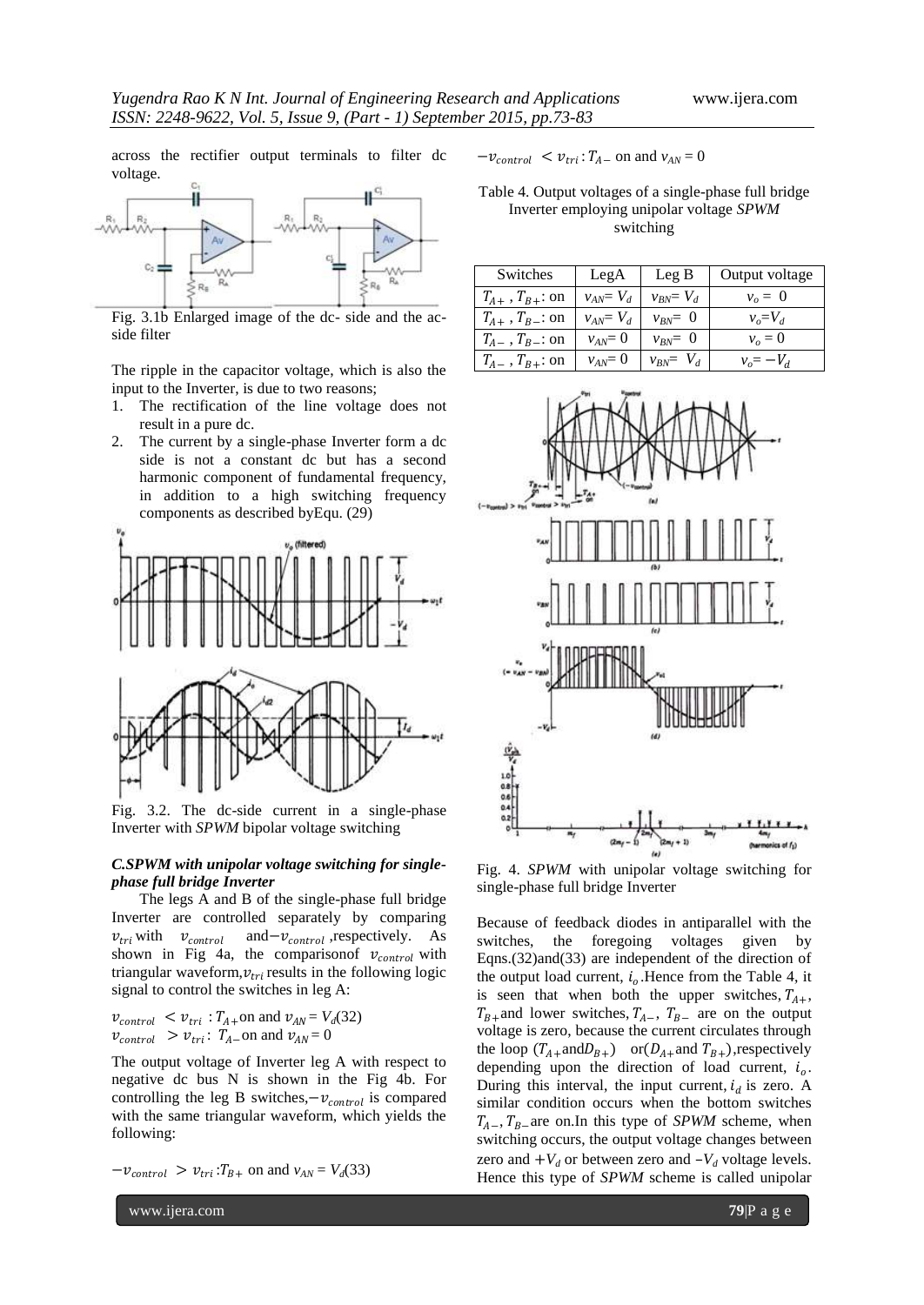voltage switching. Unipolar voltage switching scheme has the advantage of efficiently doubling the switching frequency as far as the output harmonics are concerned, compared to the bipolar voltage switchingscheme.

Also the voltage jumps in the output voltage at each switching are reduced to  $V_d$ , as compared to  $2V_d$ in the bipolar scheme as seen from Fig. 4d.The advantage of efficiently doubling the switching frequency appears in the harmonics spectrum of the output voltage waveform, where the lowest harmonics appear as sidebands of twice the switching frequency. The voltage waveforms  $v_{AN}$  and  $v_{BN}$  are displaced by  $180^{\circ}$  of the fundamental frequency, $f_1$ with respect to each other which results in the cancellation of the harmonic component at the switching frequency in the output voltage  $v_0 = v_{AN}$  –  $v_{BN}$ . In addition, the sidebands of the switching frequency harmonics disappear. In a similar manner, the other dominant harmonic at twice the switching frequency cancels out, while its sidebands do not.

Hence,

*and*

$$
\hat{v}_{o1} = m_a V_d, m_a \le 1(34)
$$
  

$$
V_d < \hat{V}_{o1} < \frac{4}{\pi} V_d(35)
$$

#### IV. LOW PASS FILTER DESIGN

A low pass filter is adopted at the load terminals of the single-phase full bridge Inverterto attenuate the harmonic components of the fundamental frequency,*f1*which causes non-sinusoidal Inverter output voltage. A 2<sup>nd</sup> order *LPF* is used for thispurpose, as there will be a narrower transition band and the response will be nearer to the ideal case.Assuming that the input to the Inverter is a pure rectified dc containing no ripples, the dc-side filter is eliminated and therefore, the design of ac side filter is discussed and the latter is used at the output terminals of the single-phase full bridge Inverter.

### *A. Second order Low pass Filter*

A Sallen-key 2nd order *LPF* is used as, ac-side filter since it offers high gain greater than unity, with practically infinite input impedance and zero output impedance. Because of high input impedance and easily selectable gain, an operational amplifier is used ina non-inverting mode. The 2<sup>nd</sup> order *LPF* used requires two *RC* networks,  $R_1, C_1$  and  $R_2, C_2$ , which gives the filter its frequency response characteristics and the operational amplifier is connected in noninverting configuration to obtain a voltage gain,  $A_V$ greater than unity. A schematic diagram of the  $2^{nd}$ order *LPF* is as shown in Fig.5, and the frequency response characteristics is as shown in Fig. 5a.A low pass filter will always be low pass in nature, but can exhibit a resonant peak in the vicinity of the cut-off frequency, i.e., the gain can increases rapidly due to

resonance effects of the amplifiers gain.Filter gain also determines the amount of its feedback and therefore,has a significant effect on the frequency response of the filter, henceto maintain stability, an active filter gain,  $A_V$  must not be exceed a value of 3, and is best expressed as Quality factor Q, which represents the peakiness of this resonance peak, i.e.,its height and narrowness around the cut-off frequency point,  $f_c$ .



(a) Schematic diagram of Sallen-key 2<sup>nd</sup>order LPF



(b) Frequency response characteristics of  $2<sup>nd</sup>$  order *LPF*



Hence, the voltage gain,  $A_V$  of an non-inverting amplifier configuration must lie in between 1 and 3, hence forcing the damping factor zeta,  $\zeta$  to lie form 0 and 2 as governed by,

$$
A = 3 - 2\zeta(36)
$$

Where,

*and* 

A, is the gain of the non-inverting amplifier configuration.

 $\zeta$ , is the damping factor, zeta given by,

$$
\zeta = \frac{3-A}{2} = \frac{1}{2Q}(37)
$$

By substituting the value of  $\zeta$  in Equ. (36), results in the gain equation as given by,

$$
A_V = 3 - \frac{1}{\varrho}(38)
$$

Therefore, higher values of Quality factor, Q or lower values of zeta,  $\zeta$  results in a greater peak of the response and a faster initial roll-off rate. The amplitude response of  $2<sup>nd</sup>$  order *LPF* varies for different values of damping factorzeta,  $\zeta$ . When  $\zeta > 1$ , the filter response becomes over-damped with its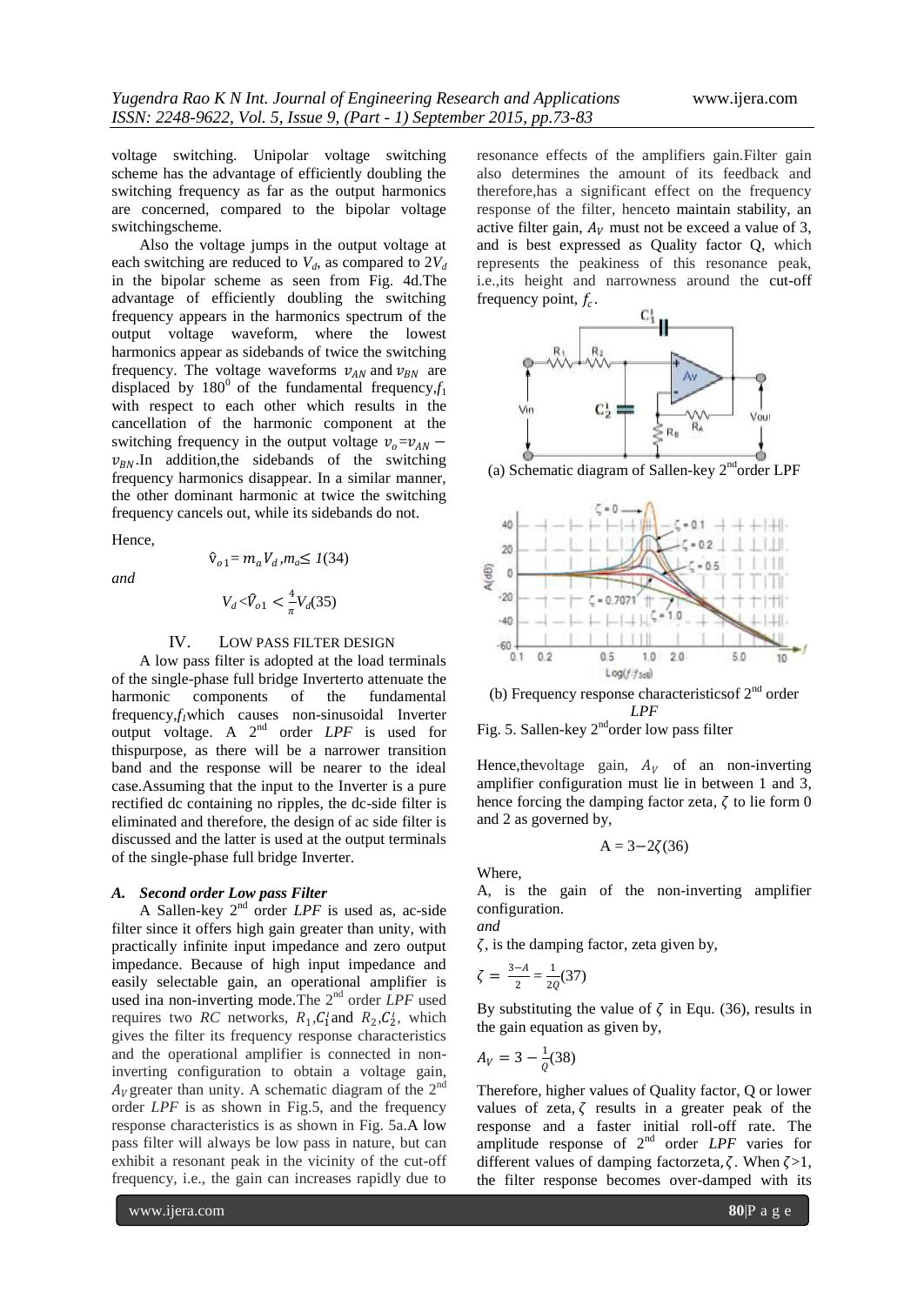frequency response showing a long flat curve. When  $\zeta = 0$ , the filter output peaks sharply at a cut-off point at which the filter is said to be in under-damped condition, hence for zeta,  $\zeta = 0.7071$  in the range of  $0 \lt \zeta \lt 1$ , the filter exhibits critically-damped response, as seen form the frequency response characteristics in Fig. 5b.

#### *B. Second order Low pass Filter design*

The filter is to be designed around a noninverting op-amp with equal resistor and capacitor values based on the specifications of damping factor zeta,  $\zeta$  and cut-off frequency,  $f_c$ . The gain of an Sallen-key filter is given by Equ. (39). The cut-off frequency,  $f_c$  if the resistors and capacitors values are different is given by Equ. (40). The cut-off frequency,  $f_c$  if the resistances and capacitances are equal is given by Equ. (41),

$$
A_V = 1 + \frac{R_A}{R_B}(39)
$$
  

$$
f_c = \frac{1}{2\pi\sqrt{R_1C_1R_2C_2}}(40)
$$
  

$$
f_c = \frac{1}{2\pi RC}(41)
$$

For a specification of damping factor zeta, $\zeta$  = 0.7071 and cut-off frequency,  $f_c = 500$ hz the 2<sup>nd</sup> order *LPF* is designed.

Choose,  $R_1 = R_2 = R = 10K\Omega$  and  $C_1 = C_2 = C$ For a specified cut-off frequency the capacitor value *C*is given by,

$$
C = \frac{1}{2\pi R f_c} = \frac{1}{2\pi \times 10 \times 10^3 \times 500} = 31.81 nF
$$

The Quality factor, Q is given by

$$
Q = \frac{1}{2\zeta} = \frac{1}{2 \times 0.7071} = 0.7071
$$

The voltage gain,  $A_V$  is given by, 1 1

$$
A_V = 3 - \frac{1}{Q} = 3 - \frac{1}{0.7071} = 1.5857
$$

To find the values of  $R_B$  for a fixed value of  $R_A$ =  $10K\Omega$ , is found using the filter gain equation as given by Equ. (38), hence,

$$
1.5857 = 1 + \frac{R_A}{R_B}
$$
  

$$
\frac{R_A}{R_B} = 0.5857
$$
  

$$
R_B = \frac{R_A}{0.5857} = \frac{10 \times 10^3}{0.5857} = 17.0735 K\Omega
$$

So, using the above designed values for resistors and capacitors the filter is designed to get the desired damping factor,  $\zeta = 0.7071$  and cut-off frequency of,  $f_c = 500$ hz.

#### *C. Simulation of Low Pass Filter for single-phase full bridge Inverter using SPWM unipolar voltage switching*

The simulation is carried out using Matlab/Simulink platform where the *SPWM* pulses are generated using the comparator logic as shown in the Fig. 5.1a. Where  $v_{control}$  and  $-v_{control}$  is compared with the carrier signal,  $v_{tri}$ . The switching methodology to generate sinusoidal pulse-width modulation signal is as shown in Table. 5.

Table 5. Switching states of the *SPWM* generation logical circuit

| Control        | Comparison | Triangular | Switch states   |                |
|----------------|------------|------------|-----------------|----------------|
| signal         |            | signal     |                 |                |
| $v_{control}$  |            | $v_{tri}$  | $T_{4\pm}$ : on | $T_{A-}:$ of f |
| $-v_{control}$ |            | $v_{tri}$  | $T_{B+}:on$     | $T_B$ : of f   |



Fig. 5.1a*SPWM* signal generation for necessary switching

The pulses, which are given to the switches, are viewed separately by connecting the respective pulses given to the switches to a scope element of Simulink library, this is done so as to conform the switching sequence of the Inverter, and is as shown below in Fig. 5.1b. The pulses fed to the switches can be seen by double clicking the scope element, which is shown in Fig. 5.1c.



Fig. 5.1b. The pulses of the switches connecting the Scope element of Simulink

Parameters:

Switching frequency,  $f_s = 4000$ hz *PWM* reference = 4V, for the range  $0V$  to  $5V$ Time period : 1/50 sec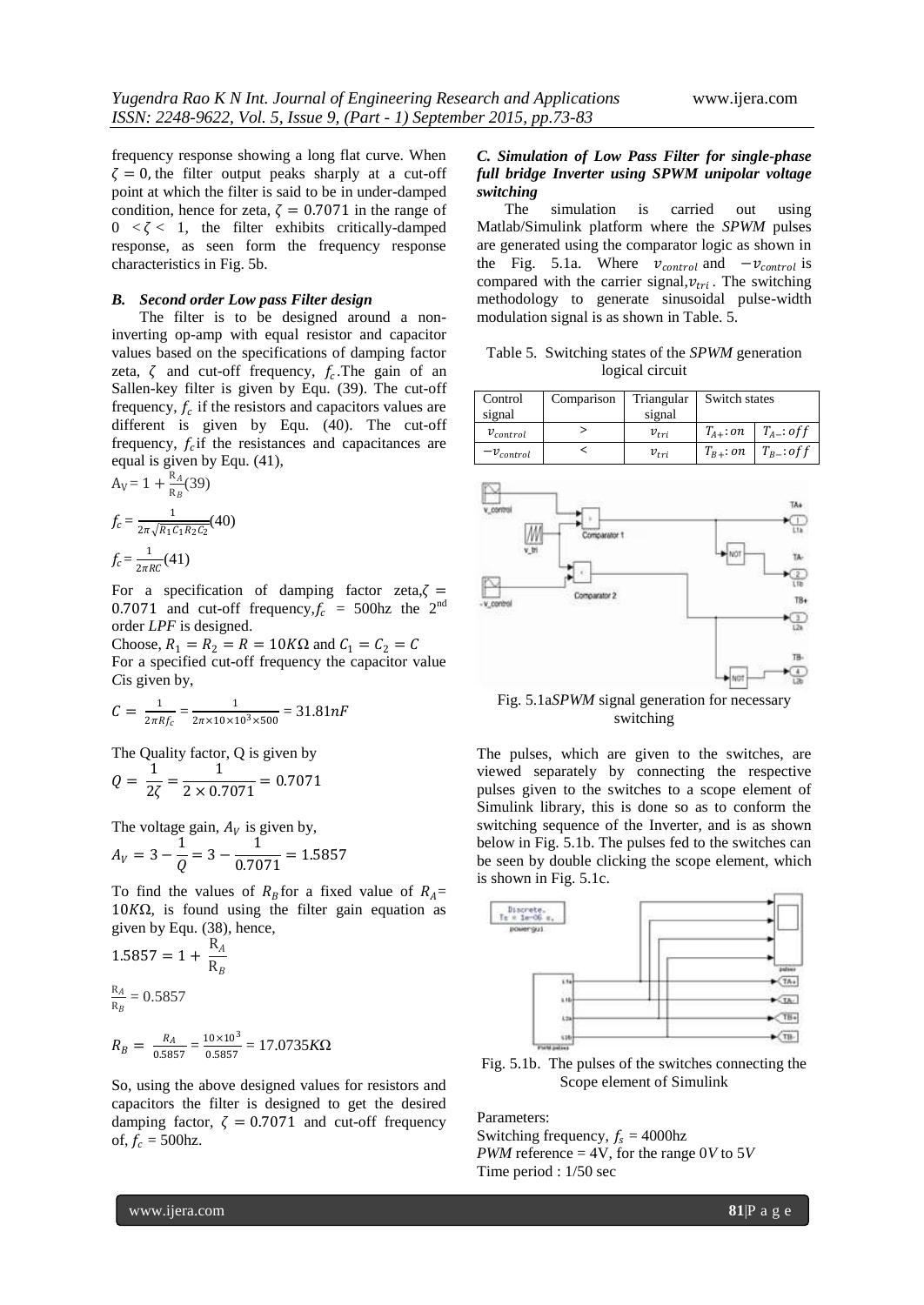*Yugendra Rao K N Int. Journal of Engineering Research and Applications* www.ijera.com *ISSN: 2248-9622, Vol. 5, Issue 9, (Part - 1) September 2015, pp.73-83*



Fig. 5.1c. The pulses fed to the Inverter switches

#### *1. Single-phase full bridge Inverter without filter*

Simulink tool of Matlab is used for rigging up the single-phase full bridge Inverter without a filter as shown in Fig. 5.1d, where a dc voltage source,  $V_{dc}$  is used to supply the Inverter circuit and *MOSFET's* are used as switches for the leg"s ofInverter circuit, and the output voltage and current is measured across resistive load using scope element of Simulink. The respective output voltage and current waveforms across the resistive load is shown in Fig. 5.1(e)



Fig. 5.1d. Single-phase Inverter without filter

Input parameters: Dc supply voltage,  $V_{dc} = 200V$ *MOSFET's*switching frequency,  $f_s = 4000$ hz

Output parameters: Ac-output voltage,  $V_{ac} = 200V$  (square wave) Load resistor, $R = 100\Omega$ Ac-output current,  $I_{ac} = 2A$ (square wave)



Fig. 5.1e. Output voltage and current waveforms of single-phase full bridge Inverter without filter

#### *2. Single-phase full bridge Inverter with filter*

The output of a single-phase full bridge Inverter is fed to a  $2<sup>nd</sup>$  order *LPF* and then to the resistive load. The Simulink model of the single-phase full bridge Inverter with filter is traced in Matlab as shown in Fig. 5.2a. The output voltage and current waveforms of the single-phase full bridge Inverter is shown in Fig. 5.2b.



Fig. 5.2a. Simulink model of single-phase full bridge Inverter with filter

Input parameters:

- Dc supply voltage,  $V_{dc} = 200V$
- *MOSFET's* switching frequency,  $f_s = 4000$ hz

Output parameters: Ac-output voltage,  $V_{ac} = 200V$  (sine wave)

Load resistor, $R = 100\Omega$ 

Ac-output current,  $I_{ac} = 2A$  (sine wave)



Fig. 5.2b.Output voltage and current waveforms of single-phase full bridge Inverter with filter